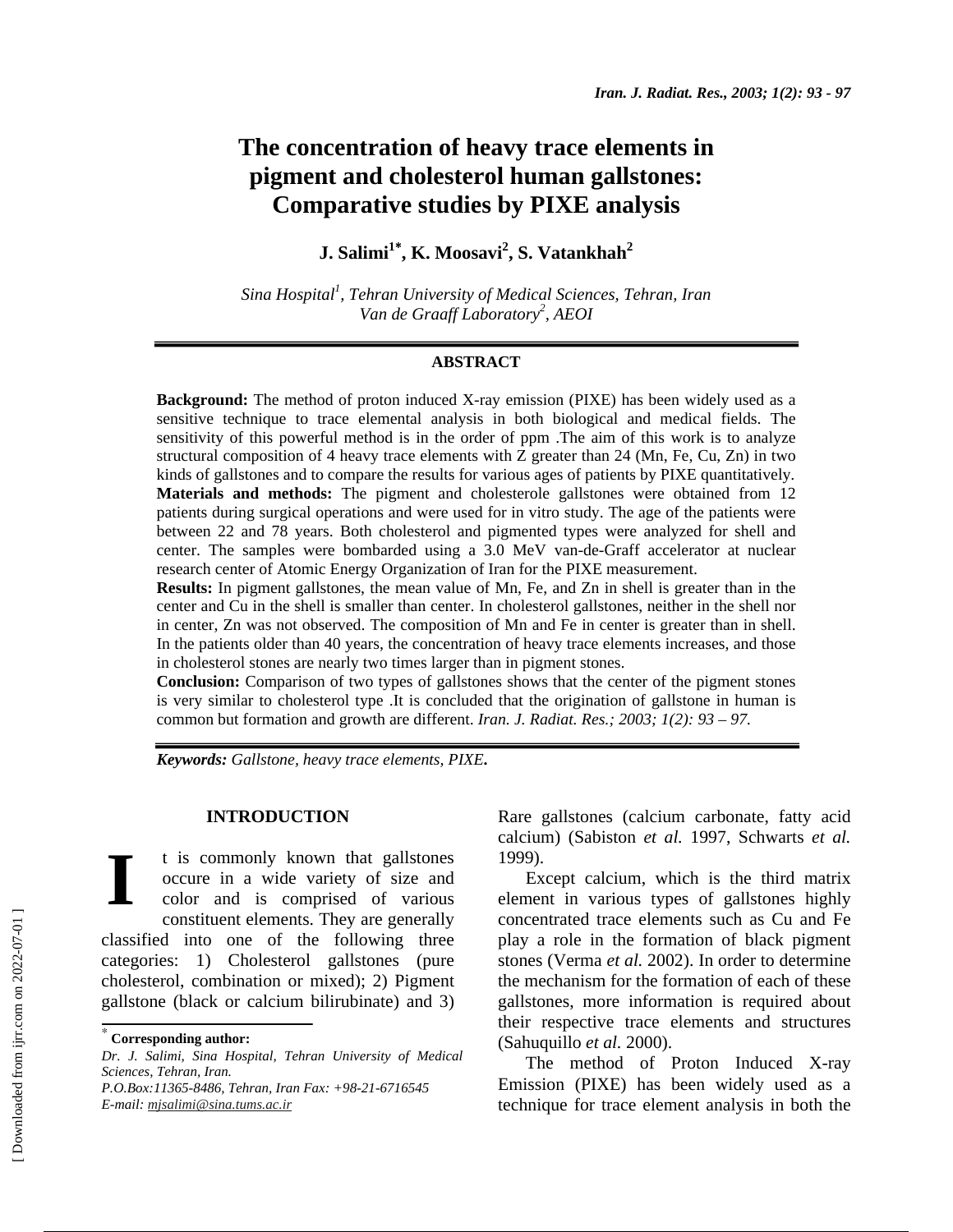biological and medical fields (Malmqvist *et al.*  1995, Shizuma *et al.* 1997). Further more, it has also been used to determine the elemental distribution profiles in hairs, breast and other tissue, simply by irradiating the sample with a focused proton beam (Vatankhah *et al.* 2003). Although many authors have used the PIXE method to investigate these properties in kidney stone, but few results of the elemental analysis of gallstones have been published (Shizuma *et al.* 1997). The aim of this work is to quantitatively analyze two kinds of gallstones and to compare the results for various ages of patients. The elemental analysis of 12 gallstone was investigated. Determination of the heavy trace elemental distribution (Mn, Fe, Cu, Zn) in human gallstone is carried out by irradiating of the sample with a focused proton beam.

# **MATERIALS AND METHODS**

Twelve human gallstones were taken by cholecystectomy from 12 patients and were used for *in vitro* study. The age of the patients were between 22 and 78 years. Both cholesterol and pigmented types were analyzed for shell and center.

A thin film of carbon spray to make them conductive coated the samples. These samples were analyzed without any further process as a thick target. Since the center and the shell of stones were concerned separately, stones were cut into two half; there are no homogenizing processes. IAEA MA-B-3fTM Fish tissue was used for calibration of PIXE set up. The standard target was prepared by pressing 250 mg of powdered standard into a pellet (1.7 cm in diameter) without any additive. The samples were bombarded using a 3.0 MeV Van-de-Graff accelerator at nuclear research center of Atomic Energy Organization of Iran for the PIXE measurement. In the PIXE technique, measurements were carried out in vaccum (10-6 torr) with a 2.0 MeV energy proton beam whose spot size is  $0.28 \text{ cm}^2$ . The samples were placed at an angle of 90 with respect to the incident

beam. Beam currents were around 5nA in order to keep the counting rate below 1000 cps, and the integrated beam current (using charge integrator in the setup) was  $10 \sim C$  for each measurement.

Characteristic X-rays were emitted from the target and detected by a Si (Li) detector at 135°. A 175~-thick Mylar absorber was positioned in front of the detector in order to decrease the intense low energy X-rays originating from the low Z elements, while the light elements were detected without absorber. The energy resolution of detector is 175 e V at 5.9 keV. The solid angle was limited to be  $3.3 e^{-3}$  sr that is corrected by one of the possible calibration techniques. It has been chosen among wide variety techniques for thick specimens using small number trace elements in standard and known samples, e.g. calculated calcium concentration from the I.A.E.O standard fish tissue is a good reference element. Since the spectrums of low Z elements and high Z elements without filter and with Mylar filter are taken in separate run, then according to sensitivity of detector for calcium and Fe elements for both spectrum (sensitivity cmve of si (Li) detector in this region are almost flat) then those two elements are chosen for comparing two pixe spectrum for specific samples. By using this approach and charge correction two spectrums are matched.

## **RESULTS**

The PIXE spectra analysis was performed using the non-linear least square fitting code AXIL and GUPIX (Maxwell *et al.* 1989). Data obtained from the computer program were net peak areas of K&L X-rays; errors are coming from counting statistics and values for the background. In table 1, the type of the gallstones (cholesterol, pigment) age and sex of the patients are shown. Four major elements detected in the shell and the center of the gallstones are listed in Table 2. In patients older than 40, the concentration of heavy elements such as Mn, Fe,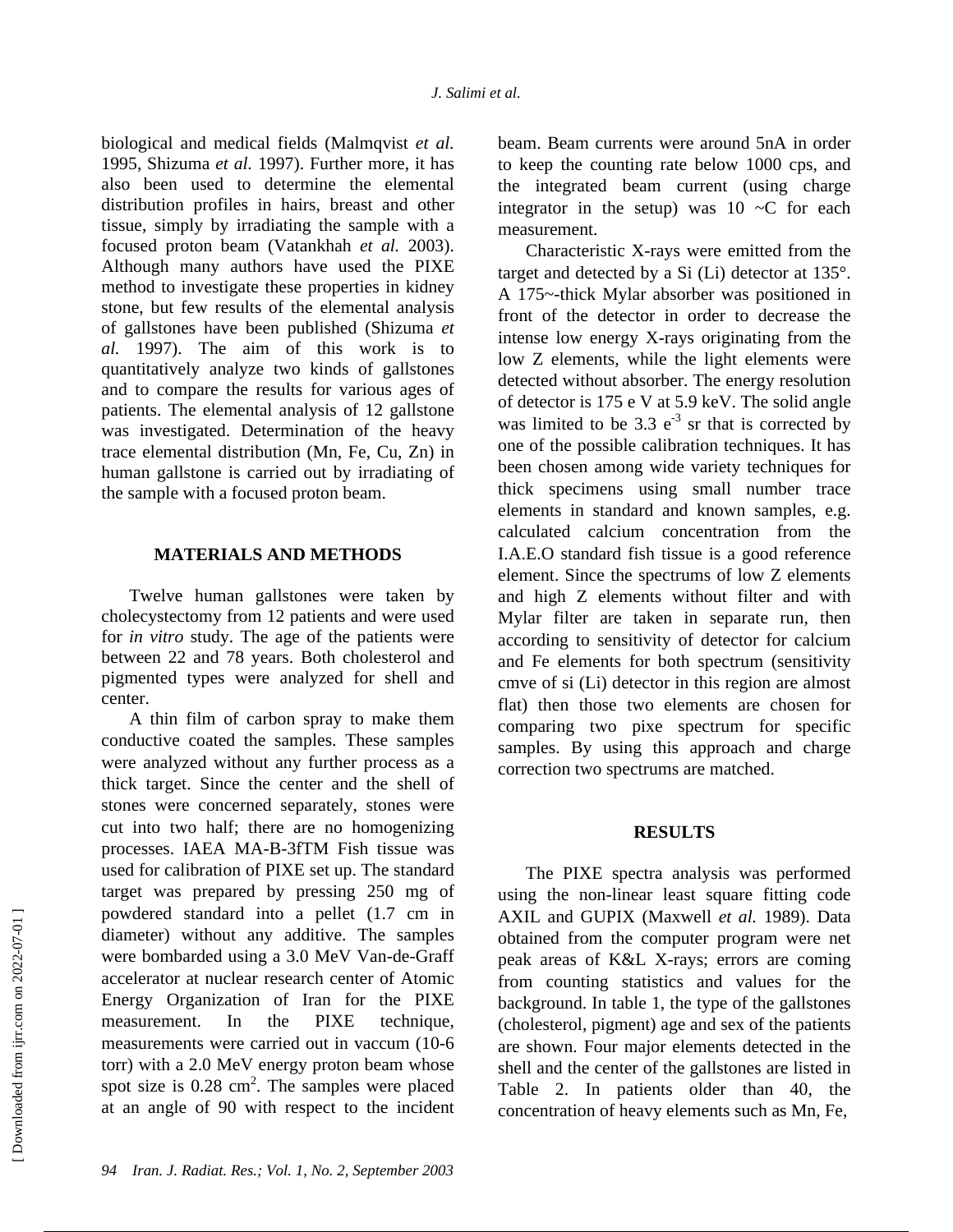#### *The concentration of heavy trace elements in gallstones*

|               | $\tilde{}$<br>$\overline{\phantom{a}}$ |        |         |     |     |             |     |                        |     |     |        |        |     |
|---------------|----------------------------------------|--------|---------|-----|-----|-------------|-----|------------------------|-----|-----|--------|--------|-----|
| no:           |                                        | ↑<br>∠ | 2<br>٠, | 4   | 5   | $\mathbf b$ | ៗ   | $\bullet$<br>$\bullet$ | Q   | 10  | $11_1$ | $11_2$ | 12  |
| kind of stone | cho                                    | cho    | cho     | cho | cho | cho         | cho | cho                    | pi  | pi  | pi     | pi     | pi  |
| female        | ***                                    | ***    | ***     | *** | *** | ***         | *** | ***                    | *** | *** |        |        |     |
| male          |                                        |        |         |     |     |             |     |                        |     |     | ***    | ***    | *** |
| age           | 23                                     | 35     | 29      | 78  | 22  | 63          | 34  | 41                     | 68  | 43  | 32     | 32     | 38  |

**Table 1.** Kind of stones, Sex and Age for each sample.

Heavy trace elements & concentration (ppm) **Type No.Samples Mn Fe Cu Zn** min 0 0 0 0 0 **Chol.** 7 max 2194 4973 9624 0 mean 1104 2271 5182  $SD$  1019.6 1321 2735<br>  $sat. Error$   $±17$   $±320$   $±270$ % Stat.Error  $+17$   $+320$   $+270$  0 **Center** min 212 0 0 0 **Pig.** 4 max 831 955 7701 642 mean 606 636 5333 160 SD 252 335 2654 185 % Stat.Error  $\pm 8$   $\pm 80$   $\pm 276$   $\pm 85$ min 0 0 0 0 0 **Chol.** 8 max 1126 1486 9582 0 mean 715 1367 5661 0 SD 131 437.7 2135 0 **Shell**  $\begin{array}{ccc} 0 & 0 & \text{if } 0 \leq x \leq 0 \leq 0 & 0 \end{array}$   $\begin{array}{ccc} 0 & \text{if } 0 \leq x \leq 0 \\ 0 & \text{if } 0 \leq x \leq 0 \end{array}$ min 0 677 1236 0 max 2257 5126 4386 1445 **Pig.** 5 mean 895 1985 2306 1195 SD 521.8 1099 916 523 % Stat.Error  $\pm 10$   $\pm 260$   $\pm 140$   $\pm 130$ 

**Table 2.** Type of gallstones and concentration of heavy trace elements in shell and center.

 $(*;$  Units in %)

Cu and Zn increases, and those in cholesterol stones were nearly two times larger than in pigment stones.

Typical PIXE spectra for a human gallstone of both pigment and cholesterol types (shell and center) for heavy elements are shown in figures 1-4.

The minimum, maximum and mean value for 5-6 samples of each type of gallstones are listed where errors are indicated by the standard deviation. The absolute analysis is performed for a thick target.

*In pigment gallstones*, the mean value of heavy metal elements Mn, Fe, and Zn in shell is grater than in the center and Cu in the shell was smaller than in the center.

*In cholesterol gallstones*, neither in the shell nor in the center, Zn was not observed. The composition of heavy metal elements like Mn and Fe in the center was greater than in the shell. *In the shell of stones*, the value of Mn and Fe in pigment stones was greater than cholesterol stones and the value of Cu was equal in both of them.

*In the center of stones*, the value of Mn and Fe in cholesterol stone was greater than pigment stones and the value of Cu in pigment stone was two times of cholesterol stones.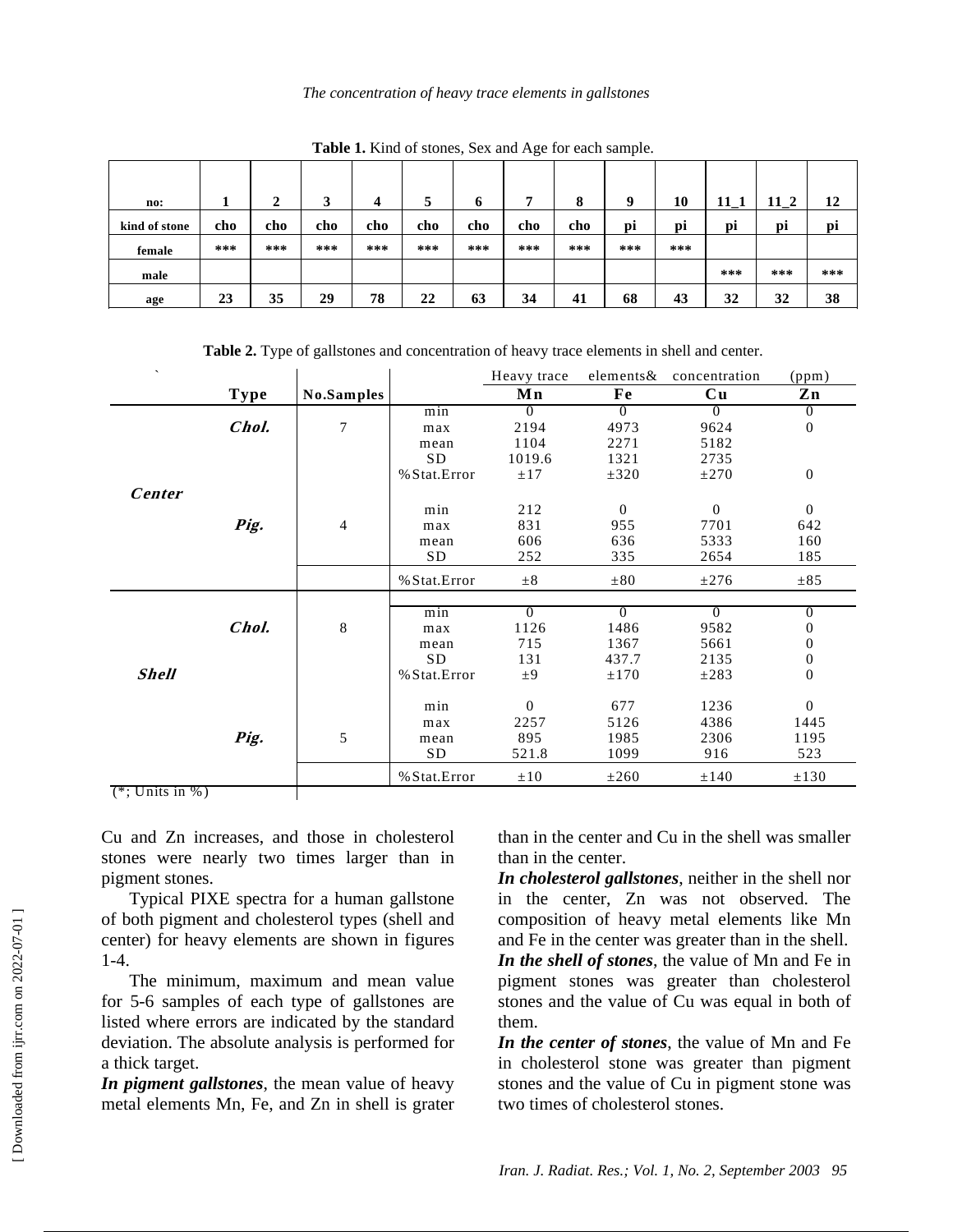

**Figure 1.** Typical spectra for shell of pigment stones (With a 175 µm Mylar filter).



**Figure 2.** Typical spectra for center of pigment stones (With a 175 µm Mylar filter).



**Figure 3.** Typical spectra for shell of cholesterol stones (With a 175 µm Mylar filter).



**Figure 4.** Typical spectra for center of cholesterol stones (With a 175 µm Mylar filter).

#### **CONCLUSION**

Four heavy trace elements (Fe, Zn, Mn, Cu) in human gallstones were determined by PIXE method. The samples were cut in two half for analyzing the shell and center of stones separately. Elemental comparison of two essential types of stones (cholesterol and pigment) shows that the center of the pigment stones was very similar to the cholesterol type. According to the figure.5 and figure.6 this small difference of major elements, whose concentrations are expressed in percent, is not large.

It is concluded that the origination of gallstones in man are common but their formation and growth are different.



Figure 5. Heavy trace element concentration of gallstones shell (Vertical axis 1: Cholesterol stones; Vertical axis 2: Pigment stones).



Figure 6. Heavy trace element concentration of gallstones center (Vertical axis 1: Cholesterol stones; Vertical axis 2: Pigment stones).